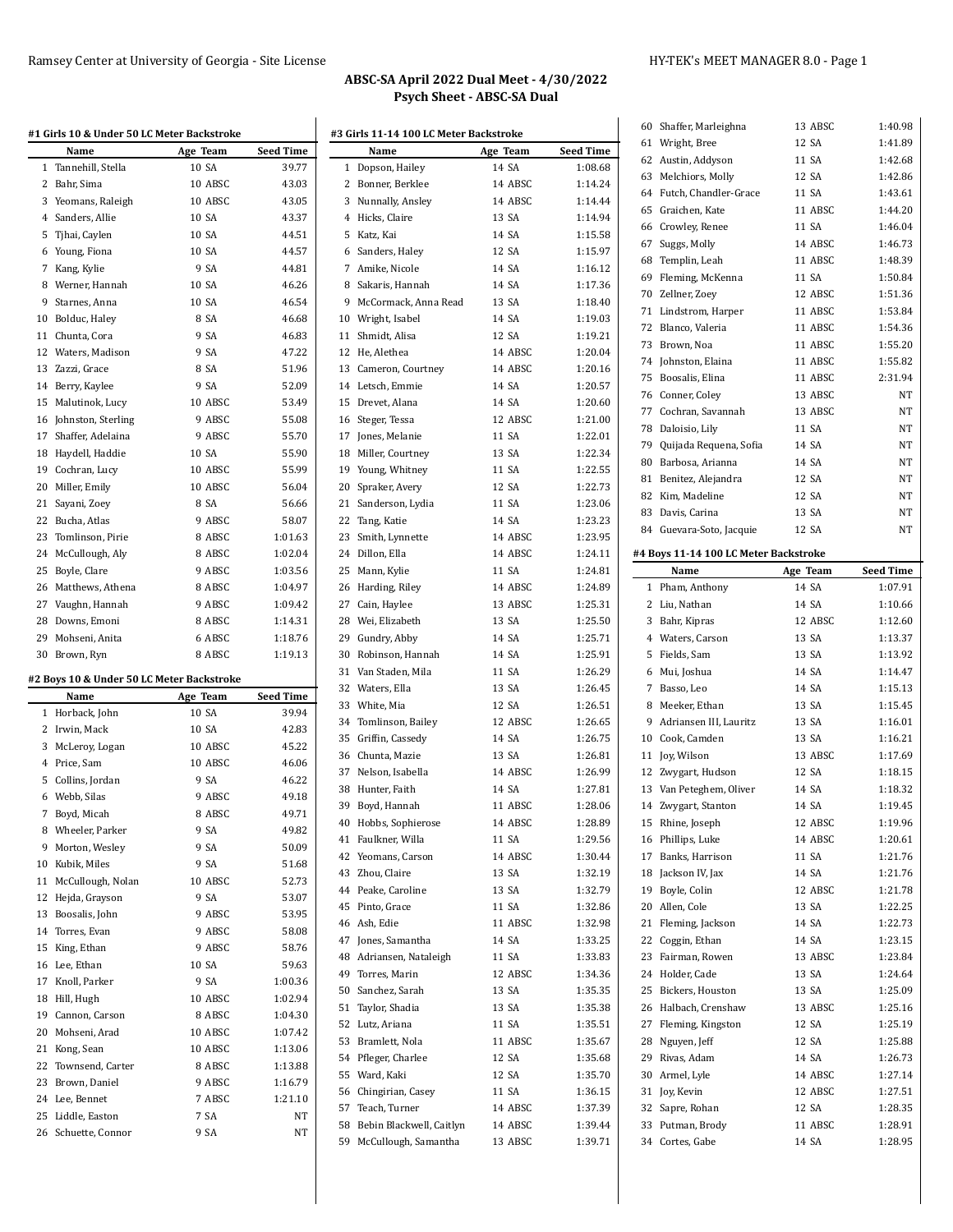### **#4 ... (Boys 11-14 100 LC Meter Backstroke)**

| #4       | (DOYS 11-14 TOO LC METER DACKSTIOKE)        |                |                    |
|----------|---------------------------------------------|----------------|--------------------|
|          | 35 Carter, Colton                           | 13 SA          | 1:29.55            |
|          | 36 Werner, David                            | 11 ABSC        | 1:29.75            |
|          | 37 Giambalvo, Charlie                       | 11 SA          | 1:29.87            |
|          | 38 Guidry, Nate                             | 13 ABSC        | 1:31.71            |
|          | 39 Kubik, Max                               | 13 SA          | 1:32.08            |
|          | 40 Mujkanovic, Aldino                       | 12 SA          | 1:32.73            |
| 41       | Pursley, Landon                             | 12 SA          | 1:32.87            |
|          | 42 Karumbaiah, Nakul                        | 13 ABSC        | 1:32.91            |
|          | 43 Puchala, Adam                            | 11 SA          | 1:33.88            |
|          | 44 Boswell, Ian                             | 12 ABSC        | 1:34.98            |
|          | 45 Campbell, Micah                          | 12 SA          | 1:36.19            |
|          | 46 Goreshnik, Maxwell                       | 11 SA          | 1:37.29            |
|          | 47 Schuette, Declan                         | 11 SA          | 1:37.40            |
|          | 48 Patil, Svayam                            | 14 SA          | 1:37.42            |
|          |                                             |                |                    |
|          | 49 Letsch, Andrew                           | 14 SA<br>11 SA | 1:38.81<br>1:39.68 |
|          | 50 Godby, Wilson                            |                |                    |
|          | 51 Gorgone, Ryan                            | 13 SA          | 1:39.91            |
|          | 52 Trobough, Hudson                         | 13 SA          | 1:41.68            |
|          | 53 Wallace, Jaxson                          | 14 ABSC        | 1:43.39            |
|          | 54 Hobbs, Corbin                            | 12 ABSC        | 1:45.50            |
| 55       | McLeroy, Will                               | 12 ABSC        | 1:46.26            |
|          | 56 Price, Grady                             | 12 ABSC        | 1:46.89            |
|          | 57 Smith, Brady                             | 12 ABSC        | 1:46.95            |
|          | 58 Toon, Jonah                              | 11 ABSC        | 1:54.58            |
|          | 59 Torres, Garrett                          | 11 ABSC        | 2:00.76            |
|          | 60 Bebin Blackwell, Ennis                   | 12 ABSC        | 2:06.01            |
| 61       | Reilley, Mateo                              | 12 ABSC        | NT                 |
|          | 62 Knoll, JB                                | 13 SA          | NΤ                 |
|          |                                             |                |                    |
|          | 63 Groves, Ian                              | 11 SA          | NT                 |
|          | 64 Lingham, Caleb                           | 11 SA          | NT                 |
| 65       | Kim, Dongeun                                | 14 SA          | NT                 |
|          | #5 Girls 15 & Over 100 LC Meter Backstroke  |                |                    |
|          | Name                                        | Age Team       | Seed Time          |
| 1        | Thompson, Jayla                             | 16 SA          | 1:06.90            |
|          | 2 Morton, Ashley                            | 15 SA          | 1:08.58            |
|          | 3 Scharff, Caroline                         | 15 SA          | 1:08.69            |
|          | 4 Livezey, Emma                             | 16 SA          | 1:08.98            |
|          | 5 Sterkenburg, Laci                         | 15 SA          | 1:09.16            |
|          | 6 Tully, Charlotte                          | 16 SA          | 1:10.17            |
|          | 7 Garrett, Mackenzie                        | 16 SA          | 1:10.38            |
|          |                                             | 15 SA          | 1:11.12            |
|          | 8 Kerber, Kate                              | 17 SA          | 1:11.15            |
|          | 9 Ishikawa, Sophia                          |                |                    |
|          | 10 Burrowes, Antonita<br>11 Starnes, Sydney | 16 SA<br>16 SA | 1:12.29<br>1:12.36 |
|          | 12 Martin, Emily Kate                       | 16 SA          | 1:13.31            |
|          |                                             |                | 1:16.54            |
|          | 13 Avelar, Nicole                           | 15 ABSC        |                    |
|          | 14 O'Neill, Mady                            | 15 SA          | 1:17.70            |
|          | 15 Reiser, Emma                             | 15 SA          | 1:18.27            |
|          | 16 Dukat, Cameron                           | 18 SA          | 1:18.80<br>1:19.06 |
|          | 17 Crowley, Sasara                          | 15 SA<br>15 SA | 1:22.14            |
| 18<br>19 | Zafft, Prielle                              | 15 SA          | 1:22.50            |
|          | Lopez Barnes, Ileana                        |                |                    |
| 20       | Foggin, Charlotte                           | 15 ABSC        | 1:23.04            |
|          | 21 Cermak, Isabella                         | 16 SA<br>15 SA | 1:24.42<br>1:25.03 |
|          | 22 Stoll, Maddy                             | 17 SA          | 1:26.07            |
|          | 23 Prevost, Sarah<br>24 Bischof, Melissa    | 16 SA          | 1:26.72            |

Curtis, Addison 15 SA 1:32.57

| 27 | Jones, Bella                                 | 15 SA    | 1:45.74          |
|----|----------------------------------------------|----------|------------------|
| 28 | Bigio, Liel                                  | 16 SA    | NΤ               |
| 29 | Daniel, Chelsea                              | 15 SA    | NT               |
|    |                                              |          |                  |
|    | #6 Boys 15 & Over 100 LC Meter Backstroke    |          |                  |
|    | Name                                         | Age Team | <b>Seed Time</b> |
| 1  | Askew, Thomas                                | 18 ABSC  | 57.43            |
| 2  | Morris, Patrick                              | 18 SA    | 58.36            |
| 3  | Grottle, Ben                                 | 18 SA    | 59.01            |
| 4  | Jones, Gavin                                 | 18 ABSC  | 59.96            |
| 5  | Kennedy, Garrett                             | 17 ABSC  | 1:01.63          |
| 6  | Johnson, Garrett                             | 16 ABSC  | 1:02.34          |
| 7  | Schwandt, Gavin                              | 17 SA    | 1:03.04          |
| 8  | Anderson, Cade                               | 15 SA    | 1:03.91          |
| 9  | Hines, Will                                  | 17 ABSC  | 1:03.96          |
| 10 | Casey, Simon                                 | 17 ABSC  | 1:04.56          |
| 11 | Foggin, Will                                 | 18 ABSC  | 1:04.74          |
| 12 | Bilyashevych, Sam                            | 16 SA    | 1:06.01          |
| 13 | Fagrell, Parker                              | 15 ABSC  | 1:06.05          |
| 14 | Xiao, James                                  | 17 ABSC  | 1:06.06          |
| 15 | Huang, Daniel                                | 17 ABSC  | 1:06.73          |
| 16 | Gorecki, Ocean                               | 15 SA    | 1:06.92          |
|    | 17 Ackerman, Austin                          | 17 ABSC  | 1:07.43          |
| 18 | Liu, Ethan                                   | 16 SA    | 1:08.35          |
|    |                                              | 17 SA    | 1:08.59          |
| 19 | Garcia, Grant<br>Gricus. Max                 | 15 SA    |                  |
| 20 |                                              |          | 1:09.46          |
| 21 | Young, Evan                                  | 17 SA    | 1:09.92          |
| 22 | Currie, Ezekiel                              | 15 SA    | 1:10.62          |
| 23 | Kennedy, Ryan                                | 18 SA    | 1:10.99          |
|    | 24 Woodward, Elliott                         | 16 ABSC  | 1:11.09          |
| 25 | Franks, Jesse                                | 17 SA    | 1:11.82          |
| 26 | Xiao, Ryan                                   | 15 ABSC  | 1:14.61          |
|    | 27 Van Peteghem, Julian                      | 16 SA    | 1:16.27          |
| 28 | Aplin, Marek                                 | 15 SA    | 1:16.31          |
| 29 | Anders, Jacob                                | 15 SA    | 1:16.96          |
|    | 30 Martinez, Josh                            | 17 SA    | 1:17.13          |
| 31 | Robertson, Owen                              | 16 SA    | 1:17.18          |
| 32 | Wilkerson, Reid                              | 15 SA    | 1:17.74          |
| 33 | Krosner, Zach                                | 16 ABSC  | 1:19.80          |
| 34 | Sheets, Evan                                 | 15 SA    | 1:19.91          |
| 35 | Heffner, Kyler                               | 16 SA    | 1:21.22          |
| 36 | Smith, Ryan                                  | 17 SA    | 1:22.77          |
| 37 | Peelle, Morris                               | 15 SA    | 1:25.28          |
| 38 | Havick, Cash                                 | 15 ABSC  | 1:35.72          |
| 39 | Glenn, Brandon                               | 17 SA    | 1:35.99          |
| 40 | Arnold, William                              | 15 SA    | 1:37.94          |
| 41 | Rothwell, Connor                             | 16 SA    | 1:46.41          |
|    |                                              |          |                  |
| 42 | James, Christopher                           | 15 SA    | 2:09.75          |
| 43 | Blanco, Sebastian                            | 15 ABSC  | NΤ               |
| 44 | Stephen, Jibreel                             | 17 SA    | NT               |
|    | #7 Girls 10 & Under 50 LC Meter Breaststroke |          |                  |
|    | Name                                         | Age Team | <b>Seed Time</b> |
| 1  | Sanders, Allie                               | 10 SA    | 43.71            |
| 2  | Tjhai, Caylen                                | 10 SA    | 48.99            |
| 3  | Boyle, Clare                                 | 9 ABSC   | 52.30            |
| 4  | Pham, Bethany                                | 10 SA    | 54.92            |
| 5  | Werner, Hannah                               | 10 SA    | 55.93            |
| 6  | Cochran, Lucy                                | 10 ABSC  | 56.17            |
| 7  |                                              | 10 SA    |                  |
|    | Starnes, Anna                                |          | 56.28            |
| 8  | Mundy, Jillian<br>Kang, Kylie                | 10 ABSC  | 57.51            |
| 9  |                                              | 9 SA     | 57.86            |

|              | 10 Waters, Madison                          | 9 SA              | 59.46            |
|--------------|---------------------------------------------|-------------------|------------------|
|              | 11 Chang, Delaney                           | 9 SA              | 1:00.30          |
|              | 12 Bolduc, Haley                            | 8 SA              | 1:01.41          |
| 13           | Malutinok, Lucy                             | 10 ABSC           | 1:01.84          |
|              | 14 Zazzi, Grace                             | 8 SA              | 1:03.14          |
|              | 15 Wheatley, Brooklyn                       | 9 ABSC            | 1:03.66          |
|              | 16 Dorman, Lane                             | 9 ABSC            | 1:03.74          |
| 17           |                                             | 9 SA              | 1:04.14          |
|              | Berry, Kaylee                               | 8 SA              |                  |
| 18           | Sayani, Zoey                                |                   | 1:10.06          |
| 19           | Fairman, Jane                               | 10 ABSC<br>9 ABSC | 1:19.70          |
|              | 20 Vaughn, Hannah                           | 10 ABSC           | 1:20.54<br>NT    |
|              | 21 Cozart, Mary Claire                      | 6 ABSC            | NΤ               |
|              | 22 Mohseni, Anita                           |                   |                  |
|              | #8 Boys 10 & Under 50 LC Meter Breaststroke |                   |                  |
|              | Name                                        | Age Team          | <b>Seed Time</b> |
| 1            | Price, Sam                                  | 10 ABSC           | 49.73            |
| 2            | Wheeler, Preston                            | 10 SA             | 51.81            |
| 3            | Horback, John                               | 10 SA             | 52.05            |
|              | 4 Morton, Wesley                            | 9 SA              | 53.28            |
| 5            | Li, Jacob                                   | 9 ABSC            | 56.21            |
| 6            | Hejda, Grayson                              | 9 SA              | 58.72            |
|              | 7 Wang, Hong-Yi                             | 8 ABSC            | 1:00.78          |
| 8            | Hill, Hugh                                  | 10 ABSC           | 1:01.74          |
| 9            | Lutz, Sawyer                                | 8 SA              | 1:03.63          |
|              | 10 Kubik, Miles                             | 9 SA              | 1:05.18          |
|              | 11 Knoll, Parker                            | 9 SA              | 1:05.55          |
|              | 12 Mohseni, Arad                            | 10 ABSC           | 1:07.81          |
| 13           | Brown, Daniel                               | 9 ABSC            | 1:09.26          |
|              | 14 Cannon, Carson                           | 8 ABSC            | 1:13.05          |
|              | 15 Boyd, Micah                              | 8 ABSC            | 1:18.27          |
|              | 16 King, Ethan                              | 9 ABSC            | 1:24.63          |
|              |                                             |                   |                  |
|              | 17 Lee, Ethan                               | 10 SA             | 1:37.54          |
| 18           | Schuette, Connor                            | 9 SA              | NΤ               |
|              |                                             |                   |                  |
|              | #9 Girls 11-14 100 LC Meter Breaststroke    |                   |                  |
|              | Name                                        | Age Team          | Seed Time        |
| $\mathbf{1}$ | Griffin, Cassedy                            | 14 SA             | 1:21.87          |
| 2            | Drevet, Alana                               | 14 SA             | 1:22.45          |
| 3            | Sanders, Haley                              | 12 SA             | 1:24.05          |
|              | 4 Amike, Nicole                             | 14 SA             | 1:24.07          |
| 5            | Tang, Katie                                 | 14 SA             | 1:24.26          |
| 6            | Tell, Liza                                  | 14 SA             | 1:24.72          |
|              | 7 Teyner, Kailey                            | 14 ABSC           | 1:25.33          |
|              | 8 Puchala, Agata                            | 14 SA             | 1:25.39          |
|              | 9 Bates, Martha                             | 14 ABSC           | 1:26.59          |
|              | 10 Katz, Kai                                | 14 SA             | 1:28.28          |
|              | 11 Bonner, Berklee                          | 14 ABSC           | 1:28.30          |
|              | 12 Hawk, Blakely                            | 11 ABSC           | 1:31.28          |
| 13           | Steger, Tessa                               | 12 ABSC           | 1:31.63          |
|              | 14 El-Deiry, Rhea                           | 12 SA             | 1:32.05          |
|              | 15 Levy, Shirel                             | 14 SA             | 1:32.51          |
|              | 16 Farmer, Morgan                           | 13 SA             | 1:32.74          |
| 17           | Nimmo, Karoline                             | 12 ABSC           | 1:33.08          |
|              | 18 Letsch, Emmie                            | 14 SA             | 1:33.60          |
|              | 19 Harding, Riley                           | 14 ABSC           | 1:35.12          |
|              | 20 Austin, Addyson                          | 11 SA             | 1:36.32          |
|              | 21 Smith, Lynnette                          | 14 ABSC           | 1:38.38          |
|              | 22 Wei, Elizabeth                           | 13 SA             | 1:38.55          |
|              | 23 Yeomans, Carson                          | 14 ABSC           | 1:39.36          |
|              | 24 Faulkner, Willa                          | 11 SA             | 1:39.75          |
|              | 25 Chunta, Mazie                            | 13 SA             | 1:40.44          |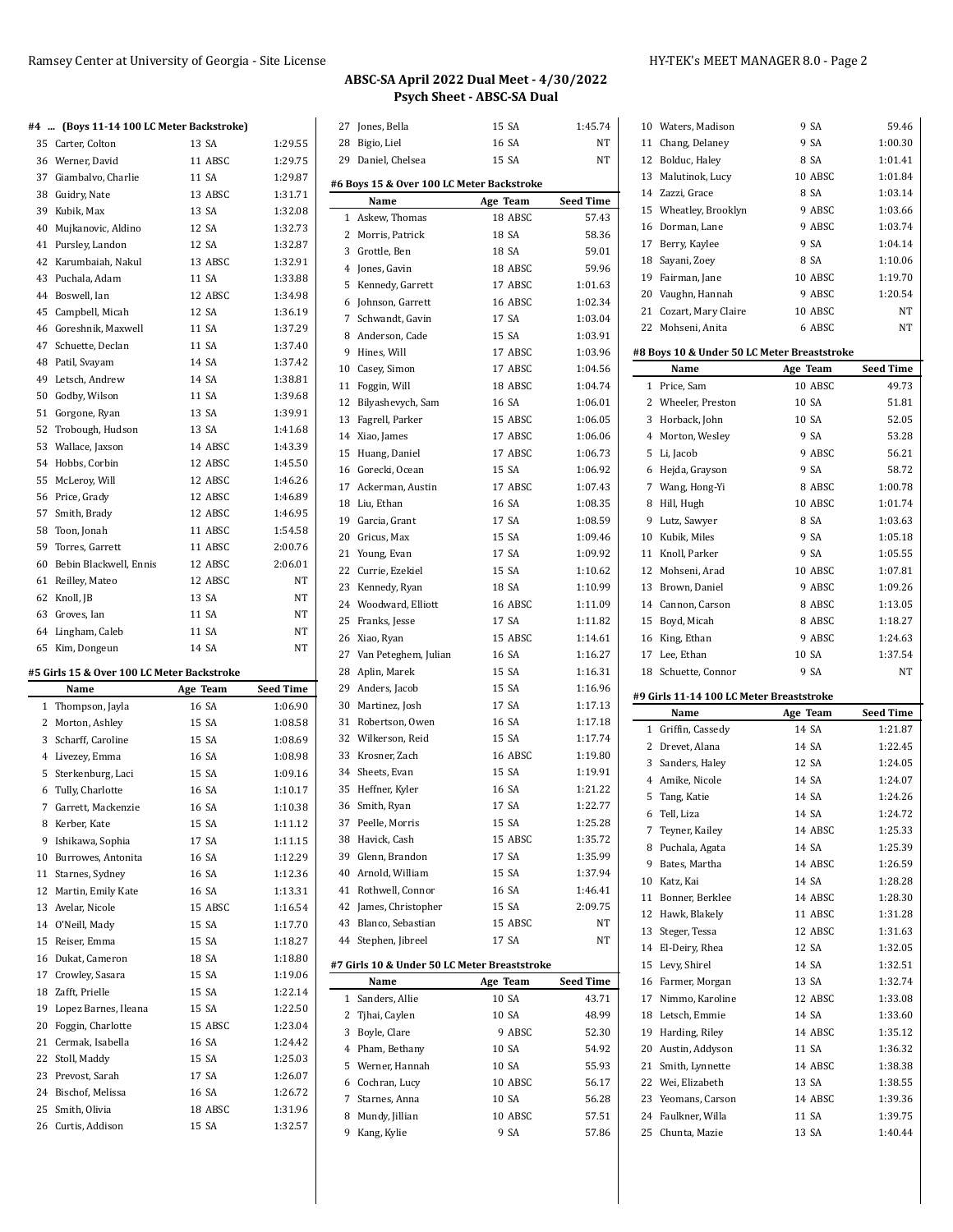$\overline{1}$ 

# **ABSC-SA April 2022 Dual Meet - 4/30/2022 Psych Sheet - ABSC-SA Dual**

### **#12 Boys 15 & Over 100 LC Meter Breaststroke**

|              | #9  (Girls 11-14 100 LC Meter Breaststroke) |          |                  |
|--------------|---------------------------------------------|----------|------------------|
|              | 26 Nelson, Isabella                         | 14 ABSC  | 1:40.82          |
|              | 27 Schwandt, Jordan                         | 13 SA    | 1:41.29          |
|              | 28 Robinson, Hannah                         | 14 SA    | 1:41.33          |
|              | 29 Robertson, Leah                          | 14 SA    | 1:41.75          |
|              | 30 White, Mia                               | 12 SA    | 1:42.11          |
|              | 31 Lin. Zoe                                 | 11 SA    | 1:42.44          |
|              | 32 Peake, Caroline                          | 13 SA    | 1:43.35          |
|              | 33 Garrison, Olivia                         | 13 SA    | 1:44.08          |
|              | 34 Pinto, Grace                             | 11 SA    | 1:46.10          |
| 35           | Kim, Madeline                               | 12 SA    | 1:46.48          |
|              | 36 Hobbs, Sophierose                        | 14 ABSC  | 1:46.59          |
|              | 37 Hunter, Faith                            | 14 SA    | 1:47.25          |
|              | 38 Stennes, Sofie                           | 12 ABSC  | 1:48.07          |
|              | 39 Pfleger, Charlee                         | 12 SA    | 1:48.86          |
|              | 40 Cameron, Courtney                        | 14 ABSC  | 1:49.12          |
|              | 41 Jones, Samantha                          | 14 SA    | 1:49.27          |
| 42           | Suggs, Molly                                | 14 ABSC  | 1:50.06          |
| 43           | Cochran, Savannah                           | 13 ABSC  | 1:50.21          |
|              | 44 Rey Sanchez, Miranda                     | 13 SA    | 1:50.34          |
|              | 45 Crowley, Renee                           | 11 SA    | 1:50.65          |
|              | 46 Davis, Carina                            | 13 SA    | 1:50.83          |
| 47           | Crane, Kayla                                | 11 SA    | 1:51.10          |
|              | 48 Futch, Chandler-Grace                    | 11 SA    | 1:52.79          |
|              | 49 Melchiors, Molly                         | 12 SA    | 1:53.48          |
|              | 50 Sanderson, Lydia                         | 11 SA    | 1:57.52          |
| 51           | Bebin Blackwell, Caitlyn                    | 14 ABSC  | 1:58.22          |
|              | 52 Boyd, Hannah                             | 11 ABSC  | 1:59.04          |
| 53           | Shaffer, Marleighna                         | 13 ABSC  | 1:59.10          |
|              | 54 Sanchez, Sarah                           | 13 SA    | 2:00.39          |
| 55           | Graichen, Kate                              | 11 ABSC  | 2:00.57          |
|              | 56 Torres, Marin                            | 12 ABSC  | 2:01.26          |
| 57           | Cain, Haylee                                | 13 ABSC  | 2:03.96          |
|              | 58 Zellner, Zoey                            | 12 ABSC  | 2:14.34          |
|              | 59 Johnston, Elaina                         | 11 ABSC  | 2:15.95          |
|              |                                             | 13 ABSC  | NT               |
|              | 60 Conner, Coley<br>61 Wright, Bree         | 12 SA    | NT               |
|              | 62 Roshka, Adrianna                         | 13 SA    | NT               |
|              |                                             | 13 SA    | NT               |
|              | 63 Jagavkar, Aanya                          |          |                  |
|              | #10 Boys 11-14 100 LC Meter Breaststroke    |          |                  |
|              | Name                                        | Age Team | <b>Seed Time</b> |
| 1            | Cook, Camden                                | 13 SA    | 1:16.82          |
| $\mathbf{2}$ | Silvers, Ean                                | 14 SA    | 1:18.10          |
|              | 3 Kaminsky, Will                            | 12 SA    | 1:19.26          |
|              | 4 Mui, Joshua                               | 14 SA    | 1:20.12          |
|              | 5 Koch, Christopher                         | 13 ABSC  | 1:22.11          |
|              | 6 Wallace, Jaxson                           | 14 ABSC  | 1:24.71          |
|              | 7 Allen, Cole                               | 13 SA    | 1:27.70          |
|              | 8 Chau, Timothy                             | 12 SA    | 1:28.31          |
|              |                                             | 12 SA    | 1:30.66          |
|              | 9 Van Peteghem, Henry                       |          |                  |
|              | 10 Rivas, Adam                              | 14 SA    | 1:31.41          |
|              | 11 Karumbaiah, Vidur                        | 11 ABSC  | 1:31.97          |
| 12           | Fleming, Kingston                           | 12 SA    | 1:32.23          |
|              | 13 Puchala, Adam                            | 11 SA    | 1:33.71          |
|              | 14 Joy, Wilson                              | 13 ABSC  | 1:33.90          |
|              | 15 Smola, Evan                              | 14 SA    | 1:34.34          |
|              | 16 Kannan, Shaan                            | 14 ABSC  | 1:34.51          |
|              | 17 Meeker, Ethan                            | 13 SA    | 1:34.78          |
|              | 18 Collins, Trey                            | 12 SA    | 1:34.98          |

|              | 20 Armel, Lyle                                | 14 ABSC  | 1:36.83          |
|--------------|-----------------------------------------------|----------|------------------|
| 21           | Reilley, Mateo                                | 12 ABSC  | 1:37.54          |
|              | 22 Kubik, Max                                 | 13 SA    | 1:38.42          |
|              | 23 Pursley, Landon                            | 12 SA    | 1:38.47          |
|              | 24 Knoll, JB                                  | 13 SA    | 1:38.89          |
|              | 25 Hobbs, Corbin                              | 12 ABSC  | 1:39.32          |
|              | 26 Cortes, Gabe                               | 14 SA    | 1:40.29          |
|              | 27 Jackson IV, Jax                            | 14 SA    | 1:41.20          |
|              | 28 Coverdill, Patrick                         | 11 ABSC  | 1:41.63          |
| 29           | Joy, Kevin                                    | 12 ABSC  | 1:41.90          |
|              | 30 Boyle, Colin                               | 12 ABSC  | 1:43.43          |
| 31           | Avelar, Nicolas                               | 12 ABSC  | 1:44.06          |
|              | 32 Godby, Wilson                              | 11 SA    |                  |
|              |                                               |          | 1:44.83          |
|              | 33 Sapre, Rohan                               | 12 SA    | 1:45.66          |
|              | 34 Boswell, Ian                               | 12 ABSC  | 1:46.46          |
|              | 35 Smith, Brady                               | 12 ABSC  | 1:46.90          |
|              | 36 Schuette, Declan                           | 11 SA    | 1:47.49          |
|              | 37 McLeroy, Will                              | 12 ABSC  | 1:48.46          |
|              | 38 Werner, David                              | 11 ABSC  | 1:50.24          |
|              | 39 Putman, Brody                              | 11 ABSC  | 1:51.18          |
|              | 40 Holder, Gray                               | 11 SA    | 1:53.72          |
| 41           | Mujkanovic, Aldino                            | 12 SA    | 1:57.75          |
|              | 42 Price, Grady                               | 12 ABSC  | 1:59.28          |
|              | 43 Le, Jaden                                  | 14 SA    | 2:02.02          |
|              | 44 Carter, Colton                             | 13 SA    | 2:07.86          |
|              | 45 Toon, Jonah                                | 11 ABSC  | 2:13.64          |
|              | 46 Bebin Blackwell, Ennis                     | 12 ABSC  | 2:16.97          |
|              | 47 Le, Kaden                                  | 13 SA    | 2:38.55          |
| 48           | Torres, Garrett                               | 11 ABSC  | NΤ               |
|              | 49 Galloway, Luke                             | 12 SA    | NΤ               |
|              |                                               |          |                  |
|              |                                               |          |                  |
|              | 50 Groves, Ian                                | 11 SA    | NΤ               |
| 51           | Stafford, Hall                                | 13 SA    | NT               |
|              | #11 Girls 15 & Over 100 LC Meter Breaststroke |          |                  |
|              | Name                                          | Age Team | <b>Seed Time</b> |
| $\mathbf{1}$ | Blankenship, AnnaBeth                         | 18 SA    | 1:15.20          |
|              | 2 Starnes, Sydney                             | 16 SA    | 1:15.97          |
|              | 3 Pappadakis, Angela                          | 17 SA    | 1:20.20          |
|              | 4 Estep, Riess                                | 16 SA    | 1:20.89          |
|              | 5 Van der Wall, Nanna                         | 18 SA    | 1:21.27          |
|              | 6 Carvalho, Luiza Menezes                     | 15 SA    | 1:21.60          |
| 7            | Chau, Tiffany                                 | 15 SA    | 1:22.25          |
|              | 8 Avelar, Nicole                              | 15 ABSC  | 1:23.38          |
|              | 9 Curtis, Addison                             | 15 SA    | 1:23.80          |
|              | 10 Mulford, Sydney                            | 16 SA    | 1:24.34          |
|              | 11 McCarthy, Ava                              | 15 SA    | 1:26.23          |
|              | 12 Kerber, Kate                               | 15 SA    | 1:26.61          |
|              |                                               | 15 ABSC  | 1:30.85          |
|              | 13 Young, Ximena                              |          |                  |
|              | 14 Ishikawa, Sophia                           | 17 SA    | 1:32.33          |
| 15           | Ripps, Janie                                  | 15 ABSC  | 1:32.77          |
|              | 16 Bischof, Melissa                           | 16 SA    | 1:34.97          |
| 17           | Crowley, Sasara                               | 15 SA    | 1:38.64          |
|              | 18 Addison, Sydney                            | 16 SA    | 1:40.11          |
| 19           | Zhou, Amelia                                  | 15 SA    | 1:41.39          |
|              | 20 Smith, Olivia                              | 18 ABSC  | 1:42.31          |
|              | 21 Cain, Makaylee                             | 16 ABSC  | 1:48.16          |
|              | 22 Jones, Bella                               | 15 SA    | 1:54.58          |
|              | 23 Cermak, Isabella                           | 16 SA    | NΤ               |
|              | 24 Daniel, Chelsea                            | 15 SA    | NΤ               |

|    | Name                                    | Age Team          | <b>Seed Time</b> |
|----|-----------------------------------------|-------------------|------------------|
| 1  | Askew, Thomas                           | 18 ABSC           | 1:07.35          |
| 2  | Potlock, Payton                         | 17 SA             | 1:13.01          |
| 3  | Johnson, Garrett                        | 16 ABSC           | 1:13.13          |
| 4  | Fagrell, Parker                         | 15 ABSC           | 1:14.03          |
| 5  | Foggin, Will                            | 18 ABSC           | 1:14.31          |
| 6  | Silvers, Noah                           | 15 SA             | 1:15.51          |
| 7  | Nagle, Nick                             | 16 SA             | 1:15.61          |
| 8  | Osborne, Graham                         | 16 SA             | 1:16.56          |
| 9  | Hines, Will                             | 17 ABSC           | 1:16.66          |
| 10 | Oliver, Race                            | 16 SA             | 1:17.02          |
| 11 | Xiao, Ryan                              | 15 ABSC           | 1:19.44          |
| 12 | Hailey, Brandon                         | 17 ABSC           | 1:19.64          |
| 13 | Sheets, Evan                            | 15 SA             | 1:19.65          |
|    | 14 Casey, Simon                         | 17 ABSC           | 1:20.38          |
| 15 |                                         | 16 SA             | 1:21.56          |
|    | Reynolds, Jack                          |                   |                  |
|    | 16 Kennedy, Garrett                     | 17 ABSC           | 1:22.31          |
|    | 17 Smith, Ryan                          | 17 SA             | 1:22.50          |
| 18 | Ackerman, Austin                        | 17 ABSC           | 1:23.02          |
| 19 | Jones, Gavin                            | 18 ABSC           | 1:23.46          |
|    | 20 Kirkley, River                       | 15 ABSC           | 1:24.07          |
| 21 | Brock, Nathan                           | 16 SA             | 1:26.02          |
|    | 22 Havick, Cash                         | 15 ABSC           | 1:28.71          |
| 23 | Liu, Ethan                              | 16 SA             | 1:31.09          |
|    | 24 Anderson, Ethan                      | 15 ABSC           | 1:49.38          |
| 25 | Carmack, Harrison                       | 18 ABSC           | 1:51.86          |
|    | 26 Renier, Luke                         | 19 ABSC           | NT               |
|    | #13 Girls 10 & Under 200 LC Meter IM    |                   |                  |
|    | Name                                    | Age Team          | <b>Seed Time</b> |
| 1  | Tannehill, Stella                       | 10 SA             | 3:08.92          |
|    | 2 Bahr, Sima                            | 10 ABSC           | 3:18.77          |
| 3  | Mundy, Jillian                          | 10 ABSC           | 3:31.79          |
|    | 4 Pham, Bethany                         | 10 SA             | 3:43.19          |
|    | #14 Boys 10 & Under 200 LC Meter IM     |                   |                  |
|    | Name                                    | Age Team          | <b>Seed Time</b> |
| 1  | McLeroy, Logan                          | 10 ABSC           | 3:20.38          |
|    |                                         |                   |                  |
|    | #15 Girls 11-14 200 LC Meter IM<br>Name |                   | <b>Seed Time</b> |
| 1  |                                         | Age Team<br>14 SA | 2:30.23          |
|    | Dopson, Hailey                          |                   |                  |
| 2  |                                         |                   |                  |
| 3  | Amescua, Natalia                        | 13 SA             | 2:34.27          |
|    | Puchala, Agata                          | 14 SA             | 2:37.44          |
| 4  | Robinson, Hannah                        | 14 SA             | 2:42.02          |
| 5  | Farmer, Morgan                          | 13 SA             | 2:42.31          |
| 6  | Sanders, Haley                          | 12 SA             | 2:42.81          |
| 7  | Teyner, Kailey                          | 14 ABSC           | 2:43.25          |
| 8  | Hicks, Claire                           | 13 SA             | 2:44.33          |
| 9  | Katz, Kai                               | 14 SA             | 2:44.78          |
| 10 | Sakaris, Hannah                         | 14 SA             | 2:46.78          |
| 11 | Bates, Martha                           | 14 ABSC           | 2:47.51          |
|    | 12 Tang, Katie                          | 14 SA             | 2:49.79          |
|    | 13 Szabo, Aida                          | 14 SA             | 2:50.33          |
| 14 | Spraker, Avery                          | 12 SA             | 2:51.13          |
|    | 15 Griffin, Cassedy                     | 14 SA             | 2:52.13          |
| 16 | McCormack, Anna Read                    | 13 SA             | 2:53.01          |
|    | 17 Heffner, Kaela                       | 13 SA             | 2:53.09          |
|    | 18 Stiers, Anna                         | 14 SA             | 2:54.11          |
| 19 | Shmidt, Alisa                           | 12 SA             | 2:54.64          |
|    | 20 Cochling, Elise                      | 12 SA             | 2:54.77          |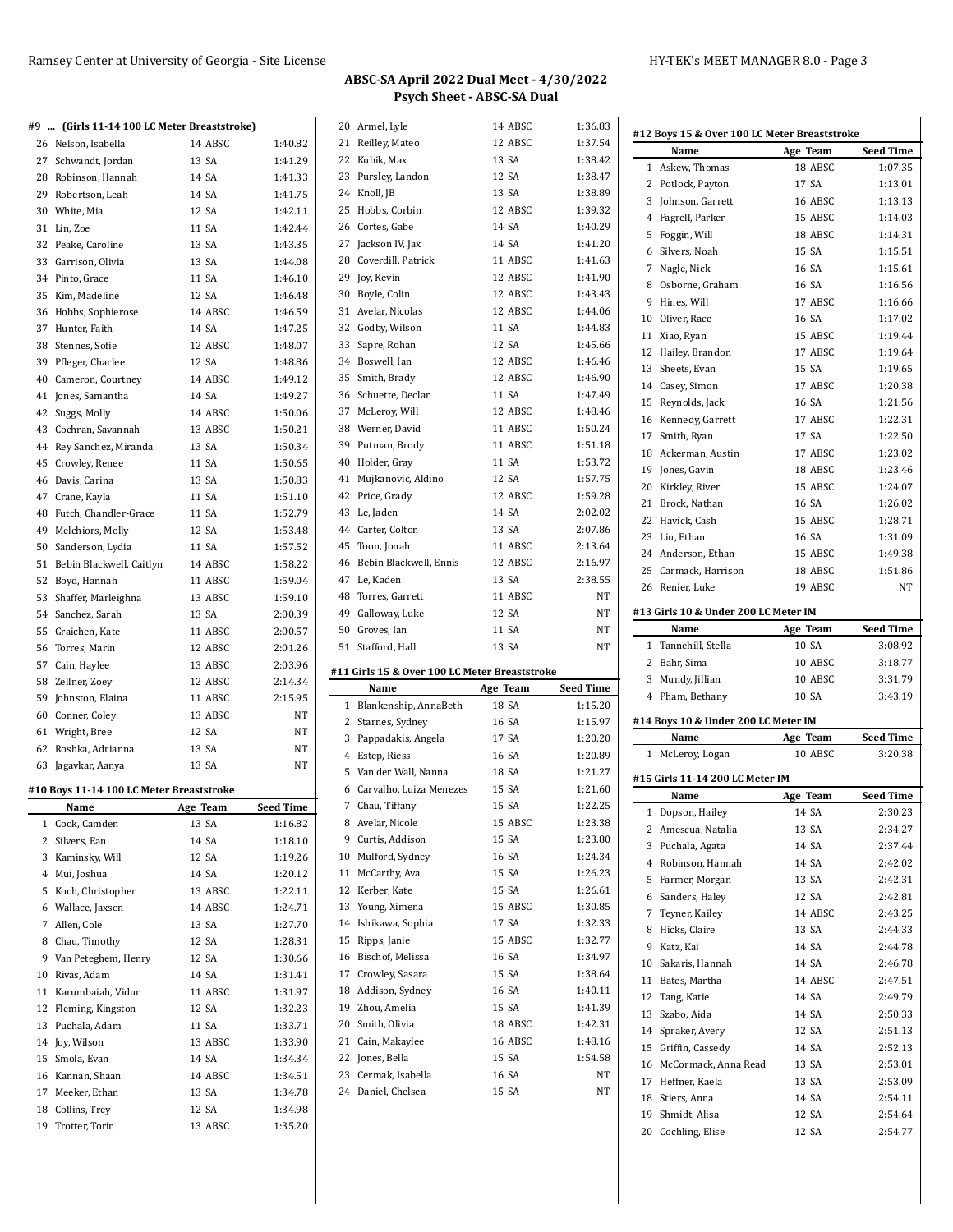| 23     | Karumbaiah. Vidur                   | 11 ABSC           | 3:03.23            |
|--------|-------------------------------------|-------------------|--------------------|
|        | 24 Carter, Colton                   | 13 SA             | 3:03.60            |
|        | 25 Puchala, Adam                    | 11 SA             | 3:11.64            |
|        | 26 Fairman, Rowen                   | 13 ABSC           | 3:12.29            |
| 27     | Jackson IV, Jax                     | 14 SA             | 3:13.22            |
| 28     | McGahagin, Joshua                   | 13 SA             | 3:15.01            |
| 29     | Pursley, Landon                     | 12 SA             | 3:18.47            |
|        | 30 Holder, Cade                     | 13 SA             | 3:18.95            |
|        | 31 Silvers, Ean                     | 14 SA             | 3:20.78            |
|        | 32 Gorgone, Ryan                    | 13 SA             | 3:30.65            |
| 33     | Campbell, Micah                     | 12 SA             | 3:31.86            |
|        | 34 Godby, Wilson                    | 11 SA             | 3:36.62            |
|        | 35 Libreros, Lorenzo                | 13 SA             | NT                 |
|        | 36 Holder, Gray                     | 11 SA             | NT                 |
|        | 37 Giambalvo, Charlie               | 11 SA             | NT                 |
|        |                                     |                   |                    |
|        | #17 Girls 15 & Over 200 LC Meter IM |                   |                    |
|        | Name                                | Age Team<br>18 SA | <b>Seed Time</b>   |
| 1<br>2 | Dukat, Cameron                      | 16 SA             | 2:30.95<br>2:35.68 |
|        | Tully, Charlotte                    |                   |                    |
| 3      | Scharff, Caroline                   | 15 SA             | 2:36.24            |
|        | 4 Livezey, Emma                     | 16 SA             | 2:37.80            |
| 5.     | Curtis, Addison                     | 15 SA             | 2:38.26            |
|        | 6 Chau, Tiffany                     | 15 SA             | 2:38.91            |
| 7      | Blankenship, AnnaBeth               | 18 SA             | 2:39.53            |
| 8      | Carvalho, Luiza Menezes             | 15 SA             | 2:39.90            |
| 9      | Ishikawa, Sophia                    | 17 SA             | 2:40.96            |
|        | 10 Estep, Riess                     | 16 SA             | 2:41.37            |
|        | 11 Pappadakis, Angela               | 17 SA             | 2:42.46            |
| 12     | Mulford, Sydney                     | 16 SA             | 2:43.76            |
| 13     | O'Neill, Mady                       | 15 SA             | 2:44.60            |
|        | 14 Burrowes, Antonita               | 16 SA             | 2:45.57            |
|        | 15 Young, Ximena                    | 15 ABSC           | 2:47.89            |
|        | 16 McCarthy, Ava                    | 15 SA             | 2:48.46            |
| 17     | Eichinger, Kaitlyn                  | 16 SA             | 2:49.14            |
| 18     | Zhu, Renee                          | 15 SA             | 2:51.05            |
|        | 19 Zhou, Amelia                     | 15 SA             | 2:55.14            |
|        | 20 Martin, Emily Kate               | 16 SA             | 2:57.58            |
|        | 21 Addison, Sydney                  | 16 SA             | NT                 |
|        | 22 Lopez Barnes, Ileana             | 15 SA             | NT                 |
|        | #18 Boys 15 & Over 200 LC Meter IM  |                   |                    |
|        | Name                                | Age Team          | Seed Time          |
|        | 1 Schwandt, Gavin                   | 17 SA             | 2:18.66            |
|        | 2 Grottle, Ben                      | 18 SA             | 2:18.90            |
| 3      | Gricus, Max                         | 15 SA             | 2:20.64            |
|        | 4 Osborne, Graham                   | 16 SA             | 2:21.60            |
|        | 5 Heffner, Kyler                    | 16 SA             | 2:22.86            |
|        | 6 Oliver, Race                      | 16 SA             | 2:24.96            |
|        | 7 Anderson, Cade                    | 15 SA             | 2:27.05            |
|        | 8 Reynolds, Jack                    | 16 SA             | 2:31.96            |
| 9      | Ackerman, Austin                    | 17 ABSC           | 2:39.20            |
|        | 10 Robertson, Owen                  | 16 SA             | 2:41.59            |
|        | 11 Kirkley, River                   | 15 ABSC           | 2:44.17            |
|        | 12 Krosner, Zach                    | 16 ABSC           | 2:50.08            |
| 13     | Wilkerson, Reid                     | 15 SA             | 2:52.77            |
|        | 14 Potlock, Payton                  | 17 SA             | 2:54.11            |
|        | 15 Bilyashevych, Sam                | 16 SA             | 3:00.77            |
|        | 16 Kennedy, Ryan                    | 18 SA             | 3:07.66            |
|        | 17 Casey, Simon                     | 17 ABSC           | 3:20.00            |
|        | 18 Arnold, William                  | 15 SA             | 3:23.15            |
|        | 19 Anderson, Ethan                  | 15 ABSC           | 3:41.75            |

|              | 20 Nagle, Nick                             | 16 SA          | NT                 |
|--------------|--------------------------------------------|----------------|--------------------|
| 21           | Stephen, Jibreel                           | 17 SA          | NT                 |
|              |                                            |                |                    |
|              | #19 Girls 10 & Under 50 LC Meter Butterfly |                |                    |
|              | Name                                       | Age Team       | <b>Seed Time</b>   |
| $\mathbf{1}$ | Tannehill, Stella                          | 10 SA          | 40.54              |
|              | 2 Bahr, Sima                               | 10 ABSC        | 40.85              |
|              | 3 Sanders, Allie                           | 10 SA          | 41.23              |
|              | 4 Young, Fiona                             | 10 SA          | 42.31              |
| 5            |                                            | 10 SA          |                    |
|              | Werner, Hannah                             |                | 47.17              |
|              | 6 Chang, Delaney                           | 9 SA           | 48.09              |
| 7            | Yeomans, Raleigh                           | 10 ABSC        | 49.75              |
|              | 8 Dorman, Lane                             | 9 ABSC         | 51.18              |
|              | 9 Bolduc, Haley                            | 8 SA           | 51.47              |
|              | 10 Mundy, Jillian                          | 10 ABSC        | 52.03              |
|              | 11 Johnston, Sterling                      | 9 ABSC         | 57.91              |
|              | 12 Miller, Emily                           | 10 ABSC        | 58.68              |
|              | 13 Shaffer, Adelaina                       | 9 ABSC         | 1:01.04            |
|              | 14 Chunta, Cora                            | 9 SA           | 1:01.54            |
|              | 15 Matthews, Athena                        | 8 ABSC         | 1:01.70            |
|              | 16 Bucha, Atlas                            | 9 ABSC         | 1:02.37            |
|              | 17 Tomlinson, Pirie                        | 8 ABSC         | 1:03.57            |
|              | 18 McCullough, Aly                         | 8 ABSC         | 1:03.99            |
|              | 19 Haydell, Haddie                         | 10 SA          | 1:05.36            |
|              |                                            | 10 ABSC        |                    |
|              | 20 Fairman, Jane                           |                | 1:09.00            |
|              | 21 Wheatley, Brooklyn                      | 9 ABSC         | 1:13.04            |
|              | 22 Brown, Ryn                              | 8 ABSC         | NT                 |
|              | 23 Cozart, Mary Claire                     | 10 ABSC        | NT                 |
|              | 24 Downs, Emoni                            | 8 ABSC         | NT                 |
|              | #20 Boys 10 & Under 50 LC Meter Butterfly  |                |                    |
|              | Name                                       | Age Team       | <b>Seed Time</b>   |
|              | 1 Wheeler, Preston                         | 10 SA          | 38.95              |
|              | 2 Irwin, Mack                              | 10 SA          | 39.65              |
|              | 3 McLeroy, Logan                           | 10 ABSC        | 40.99              |
|              |                                            |                |                    |
|              | 4 Wheeler, Parker                          | 9 SA           | 41.27              |
|              | 5 Collins, Jordan                          | 9 SA           | 44.16              |
|              | 6 Li, Jacob                                | 9 ABSC         |                    |
|              | 7 Lutz, Sawyer                             |                | 53.28              |
|              |                                            | 8 SA           | 59.92              |
|              | 8 McCullough, Nolan                        | 10 ABSC        | 1:02.55            |
| 9            | Torres, Evan                               | 9 ABSC         | 1:03.20            |
|              | 10 Wang, Hong-Yi                           | 8 ABSC         | 1:08.33            |
|              | 11 Webb, Silas                             | 9 ABSC         | 1:14.52            |
|              | 12 Kong, Sean                              | 10 ABSC        | 1:33.02            |
|              | 13 Boosalis, John                          | 9 ABSC         | NΤ                 |
|              | 14 Lee, Bennet                             | 7 ABSC         | NΤ                 |
|              |                                            |                |                    |
|              | 15 Townsend, Carter                        | 8 ABSC<br>9 SA | NΤ                 |
|              | 16 Bigio, Saul                             |                | NΤ                 |
|              | #21 Girls 11-14 100 LC Meter Butterfly     |                |                    |
|              | Name                                       | Age Team       | <b>Seed Time</b>   |
| $\mathbf{1}$ | Nunnally, Ansley                           | 14 ABSC        | 1:10.15            |
|              | 2 Amike, Nicole                            | 14 SA          | 1:10.61            |
|              | 3 Amescua, Natalia                         | 13 SA          | 1:10.74            |
|              | 4 Sakaris, Hannah                          | 14 SA          | 1:13.21            |
|              | 5 Cochling, Elise                          | 12 SA          | 1:13.50            |
|              |                                            |                | 1:15.65            |
|              | 6 Robertson, Leah                          | 14 SA          |                    |
| 7            | Spraker, Avery                             | 12 SA          | 1:15.65            |
|              | 8 Rey Sanchez, Miranda                     | 13 SA          | 1:15.70            |
| 9            | Steger, Tessa                              | 12 ABSC        | 1:15.83            |
|              | 10 Hicks, Claire                           | 13 SA          | 1:17.82            |
|              | 11 Szabo, Aida<br>12 Heffner, Kaela        | 14 SA<br>13 SA | 1:18.20<br>1:19.47 |

# **#15 ... (Girls 11-14 200 LC Meter IM)**

| 21 | Tell, Liza                                      | 14 SA          | 2:56.35            |
|----|-------------------------------------------------|----------------|--------------------|
|    | 22 Nimmo, Karoline                              | 12 ABSC        | 2:58.91            |
|    | 23 Taylor, Shadia                               | 13 SA          | 2:59.71            |
|    | 24 El-Deiry, Rhea                               | 12 SA          | 3:03.38            |
|    | 25 Waters, Ella                                 | 13 SA          | 3:03.65            |
|    | 26 Zafft, Aleah                                 | 12 SA          | 3:06.23            |
|    | 27 Ash, Edie                                    | 11 ABSC        | 3:07.46            |
|    | 28 Hawk, Blakely                                | 11 ABSC        | 3:09.73            |
|    | 29 Van Staden, Mila                             | 11 SA          | 3:10.59            |
|    | 30 Gundry, Abby                                 | 14 SA          | 3:11.59            |
|    | 31 Roshka, Adrianna                             | 13 SA          | 3:12.02            |
|    | 32 Mann, Kylie                                  | 11 SA          | 3:12.26            |
|    | 33 Lin, Zoe                                     | 11 SA          | 3:14.13            |
|    | 34 Faulkner, Willa                              | 11 SA          | 3:15.02            |
|    | 35 Peake, Caroline                              | 13 SA          | 3:17.30            |
|    | 36 White, Mia                                   | 12 SA          | 3:19.28            |
|    | 37 Chingirian, Casey                            | 11 SA          | 3:19.69            |
|    | 38 Pfleger, Charlee                             | 12 SA          | 3:21.50            |
|    | 39 Adriansen, Nataleigh                         | 11 SA          | 3:21.51            |
|    | 40 Stennes, Sofie                               | 12 ABSC        | 3:28.42            |
|    | 41 Teach, Turner                                | 14 ABSC        | 3:30.15            |
|    | 42 Templin, Leah                                | 11 ABSC        | 3:32.59            |
|    | 43 Kim, Madeline                                | 12 SA          | 3:32.99            |
|    | 44 Bramlett, Nola                               | 11 ABSC        | 3:36.14            |
|    | 45 Lutz, Ariana                                 | 11 SA          | 3:38.75            |
|    | 46 Melchiors, Molly                             | 12 SA          | 3:41.98            |
|    | 47 Brown, Noa                                   | 11 ABSC        | 4:18.11            |
|    | 48 Blanco, Valeria                              | 11 ABSC        | NT                 |
|    | 49 Lindstrom, Harper                            | 11 ABSC        | NT                 |
|    | 50 Fleming, McKenna                             | 11 SA          | NT                 |
|    | 51 Crane, Kayla                                 | 11 SA          | NT                 |
|    | 52 Barbosa, Arianna                             | 14 SA          | NT                 |
|    | 53 Ward, Kaki                                   | 12 SA          | NT                 |
|    |                                                 |                | NT                 |
|    |                                                 |                |                    |
|    | 54 Benitez, Alejandra                           | 12 SA          |                    |
|    | 55 Garrison, Olivia                             | 13 SA          | NT                 |
|    | #16 Boys 11-14 200 LC Meter IM                  |                |                    |
|    | Name                                            | Age Team       | <b>Seed Time</b>   |
|    | 1 Cook, Camden                                  | 13 SA          | 2:24.08            |
|    | 2 Pham, Anthony                                 | 14 SA          | 2:26.93            |
|    | 3 Nguyen, Thien                                 | 14 SA          | 2:27.84            |
|    | 4 Le, Jaden                                     | 14 SA          | 2:29.62            |
| 5  | Liu, Nathan                                     | 14 SA          | 2:31.14            |
| 6  | Koch, Christopher                               | 13 ABSC        | 2:34.55            |
| 7  | Kang, David                                     | 14 SA          | 2:36.42            |
| 8  | Phillips, Luke                                  | 14 ABSC        | 2:36.91            |
| 9  | Meeker, Ethan                                   | 13 SA          | 2:38.97            |
|    | 10 Smola, Evan                                  | 14 SA          | 2:42.11            |
| 11 | Kaminsky, Will                                  | 12 SA          | 2:42.25            |
| 12 | Toma, Zachary                                   | 13 SA          | 2:45.11            |
| 13 | Allen, Cole                                     | 13 SA          | 2:45.94            |
| 14 | Mui, Joshua                                     | 14 SA          | 2:47.20            |
| 15 | Unger, Alexander                                | 12 SA          | 2:47.49            |
| 16 | Van Peteghem, Henry                             | 12 SA          | 2:51.74            |
|    | 17 Chau, Timothy                                | 12 SA          | 2:51.98            |
|    | 18 Zwygart, Hudson                              | 12 SA          | 2:52.23            |
|    | 19 Le, Kaden                                    | 13 SA          | 2:53.45            |
|    | 20 Adriansen III, Lauritz<br>21 Banks, Harrison | 13 SA<br>11 SA | 2:53.83<br>3:00.93 |

Kim, Dongeun 14 SA 3:02.07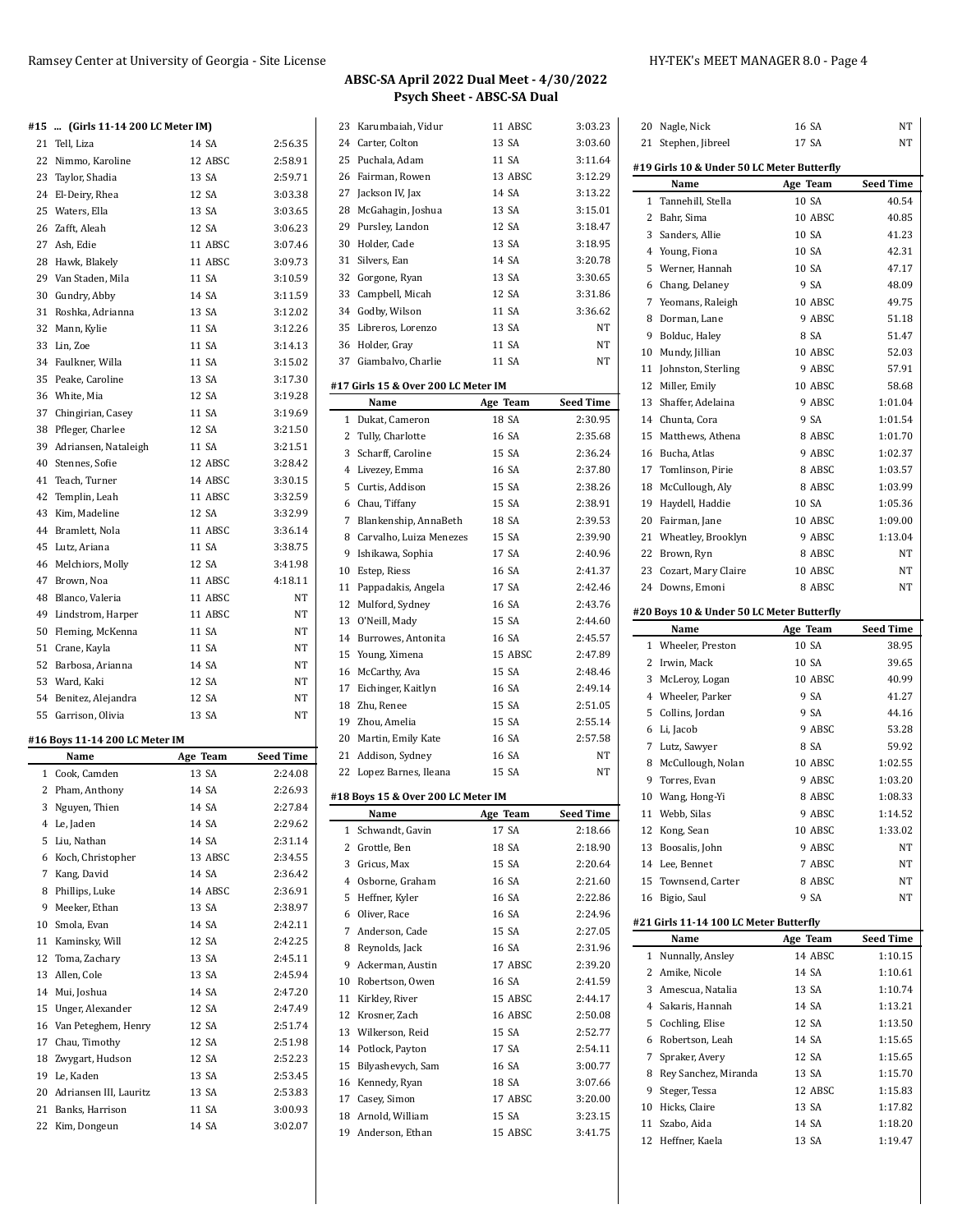Zhou, Claire 13 SA 1:20.65 McCullough, Samantha 13 ABSC 1:23.26 Teyner, Kailey 14 ABSC 1:24.25 Jones, Melanie 11 SA 1:24.99 Zafft, Aleah 12 SA 1:25.13 Sanchez, Sarah 13 SA 1:25.13 Harding, Riley 14 ABSC 1:25.43 Shmidt, Alisa 12 SA 1:25.99 Ash, Edie 11 ABSC 1:26.22 22 Tomlinson, Bailey 12 ABSC 1:26.72 Dillon, Ella 14 ABSC 1:28.16 Zellner, Zoey 12 ABSC 1:29.38 Young, Whitney 11 SA 1:30.12 Taylor, Shadia 13 SA 1:30.43 Lutz, Ariana 11 SA 1:31.02 He, Alethea 14 ABSC 1:32.31 Miller, Courtney 13 SA 1:33.21 Pinto, Grace 11 SA 1:35.90 Hobbs, Sophierose 14 ABSC 1:39.02 Chingirian, Casey 11 SA 1:48.59 Bonner, Berklee 14 ABSC NT Quijada Requena, Sofia 14 SA NT Guevara-Soto, Jacquie 12 SA NT

**#21 ... (Girls 11-14 100 LC Meter Butterfly)**

**#22 Boys 11-14 100 LC Meter Butterfly**

**Name Age Team Seed Time** Waters, Carson 13 SA 1:08.74 2 Van Peteghem, Oliver 14 SA 1:09.62 Nguyen, Thien 14 SA 1:09.78 Toma, Zachary 13 SA 1:09.82 Kang, David 14 SA 1:09.95 Bahr, Kipras 12 ABSC 1:10.38 Coggin, Ethan 14 SA 1:10.57 Liu, Nathan 14 SA 1:11.21 Phillips, Luke 14 ABSC 1:12.23 10 Rhine, Joseph 12 ABSC 1:14.48 Zwygart, Stanton 14 SA 1:14.53 12 Adriansen III, Lauritz 13 SA 1:16.44 Libreros, Lorenzo 13 SA 1:17.37 14 Trotter, Torin 13 ABSC 1:17.79 Boyle, Colin 12 ABSC 1:18.00 Bickers, Houston 13 SA 1:18.04 17 Coverdill, Patrick 11 ABSC 1:19.41 Chau, Timothy 12 SA 1:19.68 Koch, Christopher 13 ABSC 1:20.00 McGahagin, Joshua 13 SA 1:21.28 Nguyen, Jeff 12 SA 1:21.36 22 Karumbaiah, Vidur 11 ABSC 1:21.39 23 Unger, Alexander 12 SA 1:21.58 Jamsandekar, Aayan 14 SA 1:21.65 25 Le, Kaden 13 SA 1:22.27 Halbach, Crenshaw 13 ABSC 1:22.42 Le, Jaden 14 SA 1:22.53 Holder, Cade 13 SA 1:23.65 Armel, Lyle 14 ABSC 1:23.94 Fleming, Jackson 14 SA 1:24.81 Cortes, Gabe 14 SA 1:26.58 Joy, Wilson 13 ABSC 1:27.04 Collins, Trey 12 SA 1:27.90 Avelar, Nicolas 12 ABSC 1:27.97

## **ABSC-SA April 2022 Dual Meet - 4/30/2022 Psych Sheet - ABSC-SA Dual**

| 35 | Patil, Svayam                              | 14 SA             | 1:28.87                     |
|----|--------------------------------------------|-------------------|-----------------------------|
|    | 36 Guidry, Nate                            | 13 ABSC           | 1:32.89                     |
|    | 37 Fields, Sam                             | 13 SA             | 1:33.23                     |
|    | 38 Kannan, Shaan                           | 14 ABSC           | 1:33.56                     |
|    | 39 Goreshnik, Maxwell                      | 11 SA             | 1:36.63                     |
|    | 40 Karumbaiah, Nakul                       | 13 ABSC           | 1:39.27                     |
|    | 41 Letsch, Andrew                          | 14 SA             | 1:42.16                     |
|    | 42 Kubik, Max                              | 13 SA             | 1:51.07                     |
|    | 43 Joy, Kevin                              | 12 ABSC           | 2:08.95                     |
|    | 44 Bigio, Maor                             | 14 SA             | NT                          |
|    |                                            |                   |                             |
|    | #23 Girls 15 & Over 100 LC Meter Butterfly |                   |                             |
|    | Name                                       | Age Team<br>16 SA | <b>Seed Time</b><br>1:04.21 |
|    | 1 Thompson, Jayla<br>2 Reiser, Emma        | 15 SA             | 1:06.60                     |
|    | 3 Kerber, Kate                             | 15 SA             | 1:07.01                     |
|    | 4 Van der Wall, Nanna                      | 18 SA             | 1:08.19                     |
|    |                                            | 16 SA             | 1:09.85                     |
|    | 5 Garrett, Mackenzie                       |                   |                             |
|    | 6 Avelar, Nicole                           | 15 ABSC           | 1:09.86                     |
|    | 7 Starnes, Sydney                          | 16 SA             | 1:09.89<br>1:11.12          |
|    | 8 Tully, Charlotte                         | 16 SA             |                             |
|    | 9 Prevost, Sarah                           | 17 SA             | 1:11.20                     |
|    | 10 Chau, Tiffany                           | 15 SA             | 1:11.34<br>1:12.51          |
|    | 11 Eichinger, Kaitlyn                      | 16 SA             |                             |
|    | 12 Zhu, Renee                              | 15 SA             | 1:13.16                     |
|    | 13 Carvalho, Luiza Menezes                 | 15 SA             | 1:13.44                     |
|    | 14 Sterkenburg, Laci                       | 15 SA             | 1:13.68                     |
|    | 15 Zafft, Prielle                          | 15 SA             | 1:13.86                     |
|    | 16 Ripps, Janie                            | 15 ABSC           | 1:14.36                     |
|    | 17 Foggin, Charlotte                       | 15 ABSC           | 1:16.30                     |
|    | 18 Morton, Ashley                          | 15 SA             | 1:17.55                     |
|    | 19 Blankenship, AnnaBeth                   | 18 SA             | 1:18.24                     |
|    |                                            |                   |                             |
|    | 20 Burrowes, Antonita                      | 16 SA             | 1:21.55                     |
|    | 21 Stoll, Maddy                            | 15 SA             | 1:31.01                     |
|    | 22 Cain, Makaylee                          | 16 ABSC           | 1:42.58                     |
|    | #24 Boys 15 & Over 100 LC Meter Butterfly  |                   |                             |
|    | Name                                       | Age Team          | <b>Seed Time</b>            |
|    | 1 Askew, Thomas                            | 18 ABSC           | 55.73                       |
|    | 2 Renier, Luke                             | 19 ABSC           | 58.14                       |
|    | 3 Xiao, James                              | 17 ABSC           | 59.84                       |
|    | 4 Garcia, Grant                            | 17 SA             | 1:00.13                     |
|    | 5 Hines, Will                              | 17 ABSC           | 1:02.31                     |
|    | 6 Huang, Daniel                            | 17 ABSC           | 1:04.06                     |
|    | 7 Gorecki, Ocean                           | 15 SA             | 1:04.20                     |
|    | 8 Heffner, Kyler                           | 16 SA             | 1:04.69                     |
|    | 9 Young, Evan                              | 17 SA             | 1:04.73                     |
|    | 10 Van Peteghem, Julian                    | 16 SA             | 1:05.04                     |
|    | 11 Foggin, Will                            | 18 ABSC           | 1:05.13                     |
|    | 12 Hailey, Brandon                         | 17 ABSC           | 1:05.19                     |
|    | 13 Liu, Ethan                              | 16 SA             | 1:05.49                     |
|    | 14 Schwandt, Gavin                         | 17 SA             | 1:05.59                     |
|    | 15 Reynolds, Jack                          | 16 SA             | 1:06.87                     |
|    | 16 Silvers, Noah                           | 15 SA             | 1:07.16                     |
|    | 17 Peelle, Morris                          | 15 SA             | 1:07.61                     |
|    | 18 Kennedy, Ryan                           | 18 SA             | 1:08.21                     |
|    | 19 Selph, Landon                           | 17 SA             | 1:10.35                     |
|    | 20 Franks, Jesse                           | 17 SA             | 1:10.66                     |
|    | 21 Aplin, Marek                            | 15 SA             | 1:12.44                     |
|    | 22 Rothwell, Connor                        | 16 SA             | 1:13.02                     |
|    | 23 Currie, Ezekiel<br>24 Anders, Jacob     | 15 SA<br>15 SA    | 1:13.03<br>1:15.41          |

| 25 | Carmack, Harrison                          | 18 ABSC  | 1:15.89          |  |  |  |  |
|----|--------------------------------------------|----------|------------------|--|--|--|--|
|    | 26 Kol, Morry                              | 15 SA    | 1:16.19          |  |  |  |  |
| 27 | James, Christopher                         | 15 SA    | 1:16.41          |  |  |  |  |
|    | 28 McGahagin, Connor                       | 17 SA    | 1:18.79          |  |  |  |  |
|    | 29 Woodward, Elliott                       | 16 ABSC  | 1:20.90          |  |  |  |  |
|    | 30 Blanco, Sebastian                       | 15 ABSC  | NΤ               |  |  |  |  |
|    |                                            |          |                  |  |  |  |  |
|    | #25 Girls 10 & Under 50 LC Meter Freestyle |          |                  |  |  |  |  |
|    | Name                                       | Age Team | <b>Seed Time</b> |  |  |  |  |
| 1  | Tjhai, Caylen                              | 10 SA    | 36.68            |  |  |  |  |
| 2  | Young, Fiona                               | 10 SA    | 37.35            |  |  |  |  |
| 3  | Chunta, Cora                               | 9 SA     | 40.80            |  |  |  |  |
| 4  | Pham, Bethany                              | 10 SA    | 40.92            |  |  |  |  |
| 5  | Kang, Kylie                                | 9 SA     | 42.53            |  |  |  |  |
| 6  | Yeomans, Raleigh                           | 10 ABSC  | 42.79            |  |  |  |  |
| 7  | Chang, Delaney                             | 9 SA     | 43.11            |  |  |  |  |
|    | 8 Zazzi, Grace                             | 8 SA     | 43.54            |  |  |  |  |
|    | 9 Waters, Madison                          | 9 SA     | 43.74            |  |  |  |  |
| 10 | Cozart, Mary Claire                        | 10 ABSC  | 44.54            |  |  |  |  |
| 11 | Berry, Kaylee                              | 9 SA     | 45.96            |  |  |  |  |
| 12 | Sayani, Zoey                               | 8 SA     | 46.92            |  |  |  |  |
| 13 | Shaffer, Adelaina                          | 9 ABSC   | 47.68            |  |  |  |  |
| 14 | Haydell, Haddie                            | 10 SA    | 48.20            |  |  |  |  |
| 15 | Bucha, Atlas                               | 9 ABSC   | 48.21            |  |  |  |  |
|    | 16 Malutinok, Lucy                         | 10 ABSC  | 48.66            |  |  |  |  |
| 17 | Fairman, Jane                              | 10 ABSC  | 48.84            |  |  |  |  |
|    | 18 Starnes, Anna                           | 10 SA    | 49.26            |  |  |  |  |
|    | 19 Boyle, Clare                            | 9 ABSC   | 49.41            |  |  |  |  |
| 20 | McCullough, Aly                            | 8 ABSC   | 50.00            |  |  |  |  |
| 21 | Dorman, Lane                               | 9 ABSC   | 50.29            |  |  |  |  |
| 22 | Matthews, Athena                           | 8 ABSC   | 50.34            |  |  |  |  |
| 23 | Johnston, Sterling                         | 9 ABSC   | 50.60            |  |  |  |  |
|    | 24 Cochran, Lucy                           | 10 ABSC  | 50.75            |  |  |  |  |
| 25 | Miller, Emily                              | 10 ABSC  | 51.39            |  |  |  |  |
|    | 26 Wheatley, Brooklyn                      | 9 ABSC   | 55.60            |  |  |  |  |
| 27 | Tomlinson, Pirie                           | 8 ABSC   | 57.76            |  |  |  |  |
|    | 28 Vaughn, Hannah                          | 9 ABSC   | 59.09            |  |  |  |  |
|    | 29 Mohseni, Anita                          | 6 ABSC   | 1:05.79          |  |  |  |  |
| 30 | Downs, Emoni                               | 8 ABSC   | 1:11.45          |  |  |  |  |
| 31 | Brown, Ryn                                 | 8 ABSC   | 1:16.65          |  |  |  |  |
|    | #26 Boys 10 & Under 50 LC Meter Freestyle  |          |                  |  |  |  |  |
|    | Name                                       | Age Team | <b>Seed Time</b> |  |  |  |  |
| 1  | Wheeler, Preston                           | 10 SA    | 35.11            |  |  |  |  |
|    | 2 Collins, Jordan                          | 9 SA     | 35.89            |  |  |  |  |
| 3  | Wheeler, Parker                            | 9 SA     | 37.49            |  |  |  |  |
| 4  | Irwin, Mack                                | 10 SA    | 38.71            |  |  |  |  |
| 5  | Price, Sam                                 | 10 ABSC  | 40.67            |  |  |  |  |
| 6  | Schuette, Connor                           | 9 SA     | 41.76            |  |  |  |  |
| 7  | Morton, Wesley                             | 9 SA     | 42.99            |  |  |  |  |
| 8  | Webb, Silas                                | 9 ABSC   | 43.48            |  |  |  |  |
| 9  | Boyd, Micah                                | 8 ABSC   | 43.76            |  |  |  |  |
| 10 | Hejda, Grayson                             | 9 SA     | 43.76            |  |  |  |  |
| 11 | Kubik, Miles                               | 9 SA     | 44.86            |  |  |  |  |
|    | 12 Li, Jacob                               | 9 ABSC   | 46.09            |  |  |  |  |
| 13 | Boosalis, John                             | 9 ABSC   | 46.53            |  |  |  |  |
|    | 14 Knoll, Parker                           | 9 SA     | 47.24            |  |  |  |  |
|    | 15 Wang, Hong-Yi                           | 8 ABSC   | 49.06            |  |  |  |  |
|    | 16 Lutz, Sawyer                            | 8 SA     | 50.42            |  |  |  |  |
|    | 17 Cannon, Carson                          | 8 ABSC   | 50.45            |  |  |  |  |
|    | 18 Hill, Hugh                              | 10 ABSC  | 51.38            |  |  |  |  |
|    | 19 McCullough, Nolan                       | 10 ABSC  | 54.48            |  |  |  |  |
|    |                                            |          |                  |  |  |  |  |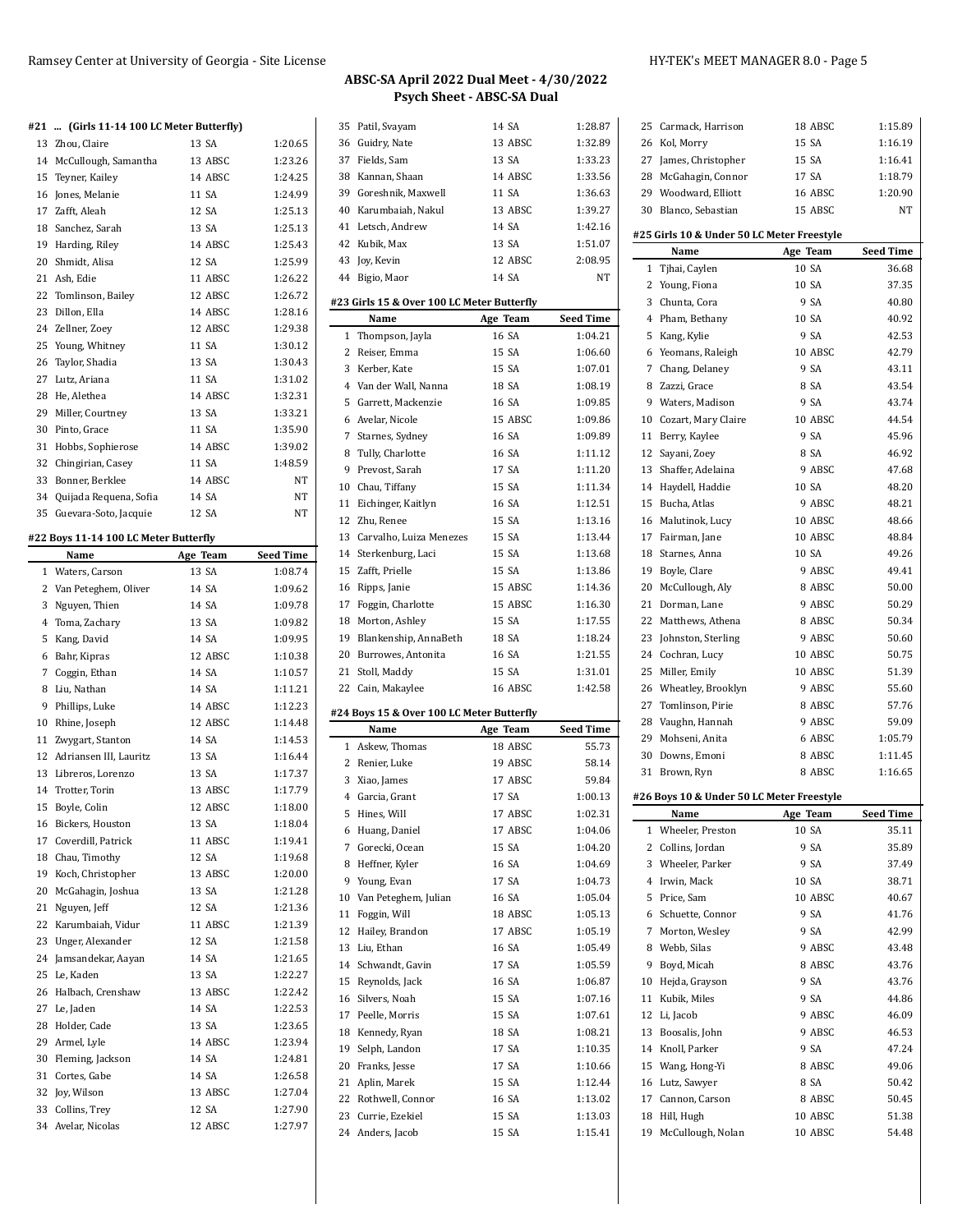## **ABSC-SA April 2022 Dual Meet - 4/30/2022 Psych Sheet - ABSC-SA Dual**

|    | #26  (Boys 10 & Under 50 LC Meter Freestyle) |          |                  |    | 48 Suggs, Molly                      | 14 ABSC  | 39.19            |
|----|----------------------------------------------|----------|------------------|----|--------------------------------------|----------|------------------|
|    | 20 Torres, Evan                              | 9 ABSC   | 54.65            |    | 49 Daloisio, Lily                    | 11 SA    | 39.20            |
|    | 21 King, Ethan                               | 9 ABSC   | 55.13            |    | 50 Levy, Shirel                      | 14 SA    | 39.21            |
|    | 22 Liddle, Easton                            | 7 SA     | 55.95            | 51 | Crowley, Renee                       | 11 SA    | 39.29            |
|    | 23 Brown, Daniel                             | 9 ABSC   | 59.24            | 52 | Cochran, Savannah                    | 13 ABSC  | 39.41            |
|    | 24 Mohseni, Arad                             | 10 ABSC  | 1:06.79          | 53 | Templin, Leah                        | 11 ABSC  | 39.44            |
|    | 25 Lee, Ethan                                | 10 SA    | 1:09.02          | 54 | Schwandt, Jordan                     | 13 SA    | 39.49            |
|    | 26 Kong, Sean                                | 10 ABSC  | 1:13.53          | 55 | Teach, Turner                        | 14 ABSC  | 39.62            |
|    | 27 Lee, Bennet                               | 7 ABSC   | 1:14.15          | 56 | Cameron, Courtney                    | 14 ABSC  | 39.80            |
|    | 28 Townsend, Carter                          | 8 ABSC   | 1:20.33          | 57 | Bebin Blackwell, Caitlyn             | 14 ABSC  | 39.80            |
|    | 29 Bigio, Saul                               | 9 SA     | NT               | 58 | Wright, Bree                         | 12 SA    | 40.23            |
|    |                                              |          |                  | 59 | Graichen, Kate                       | 11 ABSC  | 40.48            |
|    | #27 Girls 11-14 50 LC Meter Freestyle        |          |                  | 60 | Bramlett, Nola                       | 11 ABSC  | 40.49            |
|    | Name                                         | Age Team | <b>Seed Time</b> |    | 61 Davis, Carina                     | 13 SA    | 40.63            |
|    | 1 Dopson, Hailey                             | 14 SA    | 28.83            | 62 | Shaffer, Marleighna                  | 13 ABSC  | 40.70            |
|    | 2 Amescua, Natalia                           | 13 SA    | 29.23            |    | 63 Brown, Noa                        | 11 ABSC  | 40.77            |
|    | 3 Nunnally, Ansley                           | 14 ABSC  | 30.01            |    | 64 Stennes, Sofie                    | 12 ABSC  | 41.44            |
|    | 4 El-Deiry, Rhea                             | 12 SA    | 30.26            |    | 65 Cain, Haylee                      | 13 ABSC  | 41.61            |
|    | 5 He, Alethea                                | 14 ABSC  | 30.55            |    | 66 Ward, Kaki                        | 12 SA    | 42.03            |
|    | 6 Dillon, Ella                               | 14 ABSC  | 30.69            | 67 | Jagavkar, Aanya                      | 13 SA    | 42.48            |
|    | 7 Cochling, Elise                            | 12 SA    | 30.86            |    | 68 Fleming, McKenna                  | 11 SA    | 42.88            |
|    | 8 Heffner, Kaela                             | 13 SA    | 30.99            |    | 69 Lindstrom, Harper                 | 11 ABSC  | 43.15            |
|    | 9 McCormack, Anna Read                       | 13 SA    | 31.38            |    | 70 Torres, Marin                     | 12 ABSC  | 43.20            |
|    | 10 Puchala, Agata                            | 14 SA    | 31.46            | 71 | Quijada Requena, Sofia               | 14 SA    | 43.22            |
|    | 11 Drevet, Alana                             | 14 SA    | 31.49            |    | 72 Futch, Chandler-Grace             | 11 SA    | 43.66            |
|    | 12 Robertson, Leah                           | 14 SA    | 31.52            | 73 | Crane, Kayla                         | 11 SA    | 43.93            |
|    | 13 Letsch, Emmie                             | 14 SA    | 31.53            |    | 74 Austin, Addyson                   | 11 SA    | 46.88            |
|    | 14 Farmer, Morgan                            | 13 SA    | 31.90            |    | 75 Blanco, Valeria                   | 11 ABSC  | 47.72            |
|    | 15 Szabo, Aida                               | 14 SA    | 32.18            |    | 76 Johnston, Elaina                  | 11 ABSC  | 49.65            |
|    | 16 Mann, Kylie                               | 11 SA    | 32.19            |    | 77 Boosalis, Elina                   | 11 ABSC  | 56.38            |
|    | 17 Nimmo, Karoline                           | 12 ABSC  | 32.60            |    | 78 Conner, Coley                     | 13 ABSC  | NT               |
| 18 | Wright, Isabel                               | 14 SA    | 32.65            |    | 79 Guevara-Soto, Jacquie             | 12 SA    | NT               |
|    | 19 Waters, Ella                              | 13 SA    | 32.97            |    |                                      |          |                  |
|    | 20 Wei, Elizabeth                            | 13 SA    | 33.18            |    | #28 Boys 11-14 50 LC Meter Freestyle |          |                  |
|    | 21 Stiers, Anna                              | 14 SA    | 33.46            |    | Name                                 | Age Team | <b>Seed Time</b> |
|    | 22 Smith, Lynnette                           | 14 ABSC  | 33.51            |    | 1 Nguyen, Thien                      | 14 SA    | 27.21            |
|    | 23 Zhou, Claire                              | 13 SA    | 33.75            |    | 2 Waters, Carson                     | 13 SA    | 27.74            |
|    | 24 Zafft, Aleah                              | 12 SA    | 33.89            |    | 3 Bahr, Kipras                       | 12 ABSC  | 28.17            |
|    | 25 Hunter, Faith                             | 14 SA    | 34.00            |    | 4 Van Peteghem, Oliver               | 14 SA    | 28.23            |
|    | 26 Boyd, Hannah                              | 11 ABSC  | 34.15            | 5  | Trotter, Torin                       | 13 ABSC  | 28.56            |
|    | 27 Van Staden, Mila                          | 11 SA    | 34.18            |    | 6 Silvers, Ean                       | 14 SA    | 28.74            |
|    | 28 Tell, Liza                                | 14 SA    | 34.19            |    | 7 Kang, David                        | 14 SA    | 28.84            |
|    | 29 Rey Sanchez, Miranda                      | 13 SA    | 34.35            |    | 8 Jamsandekar, Aayan                 | 14 SA    | 29.22            |
| 30 | Young, Whitney                               | 11 SA    | 34.41            | 9  | Basso, Leo                           | 14 SA    | 29.83            |
| 31 | Nelson, Isabella                             | 14 ABSC  | 34.44            | 10 | Fields, Sam                          | 13 SA    | 29.91            |
| 32 | Jones, Melanie                               | 11 SA    | 34.48            | 11 | Smola, Evan                          | 14 SA    | 30.50            |
| 33 | Miller, Courtney                             | 13 SA    | 34.77            | 12 | Toma, Zachary                        | 13 SA    | 30.84            |
| 34 | Hawk, Blakely                                | 11 ABSC  | 34.88            | 13 | Gorgone, Ryan                        | 13 SA    | 30.85            |
| 35 | Chunta, Mazie                                | 13 SA    | 35.14            | 14 | Fleming, Jackson                     | 14 SA    | 31.04            |
| 36 | Gundry, Abby                                 | 14 SA    | 35.20            | 15 | Zwygart, Stanton                     | 14 SA    | 31.11            |
| 37 | Sanderson, Lydia                             | 11 SA    | 35.21            | 16 | Van Peteghem, Henry                  | 12 SA    | 31.21            |
| 38 | Jones, Samantha                              | 14 SA    | 35.53            | 17 | Unger, Alexander                     | 12 SA    | 31.24            |
| 39 | Adriansen, Nataleigh                         | 11 SA    | 35.60            | 18 | Kaminsky, Will                       | 12 SA    | 31.46            |
| 40 | Barbosa, Arianna                             | 14 SA    | 35.93            | 19 | Zwygart, Hudson                      | 12 SA    | 31.50            |
| 41 | Tomlinson, Bailey                            | 12 ABSC  | 36.12            | 20 | Bickers, Houston                     | 13 SA    | 31.55            |
| 42 | Garrison, Olivia                             | 13 SA    | 36.29            | 21 | Rhine, Joseph                        | 12 ABSC  | 31.82            |
| 43 | Roshka, Adrianna                             | 13 SA    | 36.38            | 22 | Karumbaiah, Nakul                    | 13 ABSC  | 32.26            |
| 44 | Yeomans, Carson                              | 14 ABSC  | 36.61            | 23 | Rivas, Adam                          | 14 SA    | 32.27            |
| 45 | Benitez, Alejandra                           | 12 SA    | 36.79            | 24 | Sapre, Rohan                         | 12 SA    | 32.31            |
| 46 | McCullough, Samantha                         | 13 ABSC  | 38.11            | 25 | Fleming, Kingston                    | 12 SA    | 32.43            |
| 47 | Bates, Martha                                | 14 ABSC  | 38.88            |    | 26 Patil, Svayam                     | 14 SA    | 32.47            |
|    |                                              |          |                  |    | 27 Halbach, Crenshaw                 | 13 ABSC  | 32.85            |

| 28           | Fairman, Rowen                            | 13 ABSC        | 33.03            |
|--------------|-------------------------------------------|----------------|------------------|
|              | 29 McGahagin, Joshua                      | 13 SA          | 33.07            |
|              | 30 Coverdill, Patrick                     | 11 ABSC        | 33.23            |
|              | 31 Collins, Trey                          | 12 SA          | 33.25            |
|              | 32 Kannan, Shaan                          | 14 ABSC        | 33.40            |
|              | 33 Libreros, Lorenzo                      | 13 SA          | 33.52            |
|              | 34 Putman, Brody                          | 11 ABSC        | 33.83            |
|              | 35 Knoll, JB                              | 13 SA          | 34.20            |
|              | 36 Nguyen, Jeff                           | 12 SA          | 34.33            |
|              | 37 Guidry, Nate                           | 13 ABSC        | 34.46            |
|              | 38 Letsch, Andrew                         | 14 SA          | 34.70            |
|              | 39 Mujkanovic, Aldino                     | 12 SA          | 35.22            |
|              | 40 Giambalvo, Charlie                     | 11 SA          | 35.45            |
|              | 41 Hobbs, Corbin                          | 12 ABSC        | 35.53            |
|              | 42 Wallace, Jaxson                        | 14 ABSC        | 35.54            |
|              | 43 Banks, Harrison                        | 11 SA          | 35.57            |
|              | 44 Goreshnik, Maxwell                     | 11 SA          | 35.79            |
|              | 45 Campbell, Micah                        | 12 SA          | 36.04            |
|              | 46 Boswell, Ian                           | 12 ABSC        | 36.11            |
|              | 47 Werner, David                          | 11 ABSC        | 36.80            |
|              | 48 Avelar, Nicolas                        | 12 ABSC        | 36.96            |
|              | 49 Holder, Gray                           | 11 SA          | 38.26            |
|              | 50 Price, Grady                           | 12 ABSC        | 38.53            |
|              | 51 McLeroy, Will                          | 12 ABSC        | 38.68            |
|              | 52 Schuette. Declan                       | 11 SA          | 38.75            |
|              | 53 Smith, Brady                           | 12 ABSC        | 40.15            |
|              |                                           | 12 ABSC        | 41.05            |
|              | 54 Reilley, Mateo                         |                |                  |
|              | 55 Groves, Ian                            | 11 SA          | 41.12            |
|              | 56 Trobough, Hudson                       | 13 SA          | 42.08            |
|              | 57 Toon, Jonah                            | 11 ABSC        | 43.76            |
|              | 58 Torres, Garrett                        | 11 ABSC        | 45.29            |
|              |                                           |                |                  |
|              | 59 Bebin Blackwell, Ennis                 | 12 ABSC        | 54.47            |
|              | 60 Galloway, Luke                         | 12 SA          | NT               |
|              | 61 Lingham, Caleb                         | 11 SA          | NΤ               |
|              | 62 Stafford, Hall                         | 13 SA          | NΤ               |
|              | 63 Kim, Dongeun                           | 14 SA          | NΤ               |
|              | 64 Bigio, Maor                            | 14 SA          | NΤ               |
|              | #29 Girls 15 & Over 50 LC Meter Freestyle |                |                  |
|              | Name                                      | Age Team       | <b>Seed Time</b> |
| $\mathbf{1}$ | Thompson, Jayla                           | 16 SA          | 27.90            |
| 2            | Reiser, Emma                              | 15 SA          | 28.00            |
| 3            | Livezey, Emma                             | 16 SA          |                  |
|              | 4 Scharff, Caroline                       | 15 SA          | 28.12<br>28.53   |
|              | 5 Van der Wall, Nanna                     | 18 SA          | 29.12            |
|              | 6 Young, Ximena                           | 15 ABSC        | 29.58            |
|              | 7 Prevost, Sarah                          | 17 SA          | 29.65            |
|              | 8 Sterkenburg, Laci                       | 15 SA          | 29.67            |
|              | 9 Garrett, Mackenzie                      | 16 SA          |                  |
|              |                                           |                | 29.70            |
|              | 10 Pappadakis, Angela                     | 17 SA<br>18 SA | 29.77            |
|              | 11 Dukat, Cameron                         | 15 SA          | 29.93            |
|              | 12 Zafft, Prielle                         |                | 30.00            |
|              | 13 Crowley, Sasara                        | 15 SA          | 30.17            |
|              | 14 Zhu, Renee                             | 15 SA          | 30.37            |
| 15           | Martin, Emily Kate                        | 16 SA          | 30.46            |
|              | 16 McCarthy, Ava                          | 15 SA          | 30.57            |
| 17           | Foggin, Charlotte                         | 15 ABSC        | 30.64            |
|              | 18 Eichinger, Kaitlyn                     | 16 SA          | 30.70            |
|              | 19 Estep, Riess                           | 16 SA          | 30.73            |
|              | 20 Mulford, Sydney                        | 16 SA          | 31.19            |
|              | 21 O'Neill, Mady<br>22 Zhou, Amelia       | 15 SA<br>15 SA | 31.26<br>31.36   |